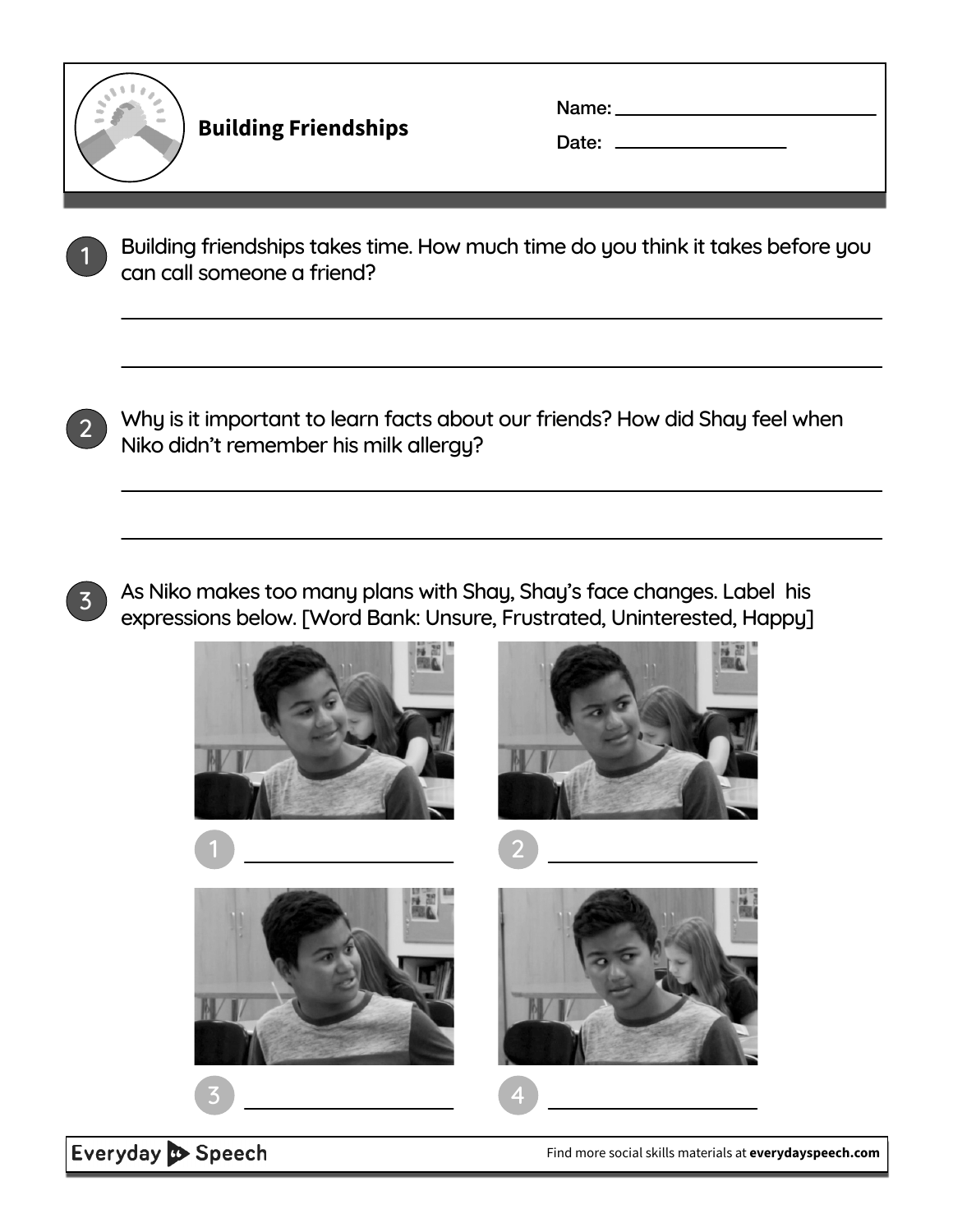

Niko and Shay become better friends once Niko learns to make smaller plans in school over time. What are some of the things Niko has done to make this happen?

| Give presents                  | Yes | <b>No</b> |
|--------------------------------|-----|-----------|
| Swapped jokes                  | Yes | <b>No</b> |
| <b>Friendly teasing</b>        | Yes | <b>No</b> |
| Wait at Shay's house           | Yes | <b>No</b> |
| Asked him to be a work partner | Yes | <b>No</b> |
| Invited Shay to his house      | Yes |           |

5 Choose two friends of yours and fill out the charts to show what you know about their likes and dislikes.



Everyday Speech

[Find more social skills materials at](https://everydayspeech.com) **everydayspeech.com**